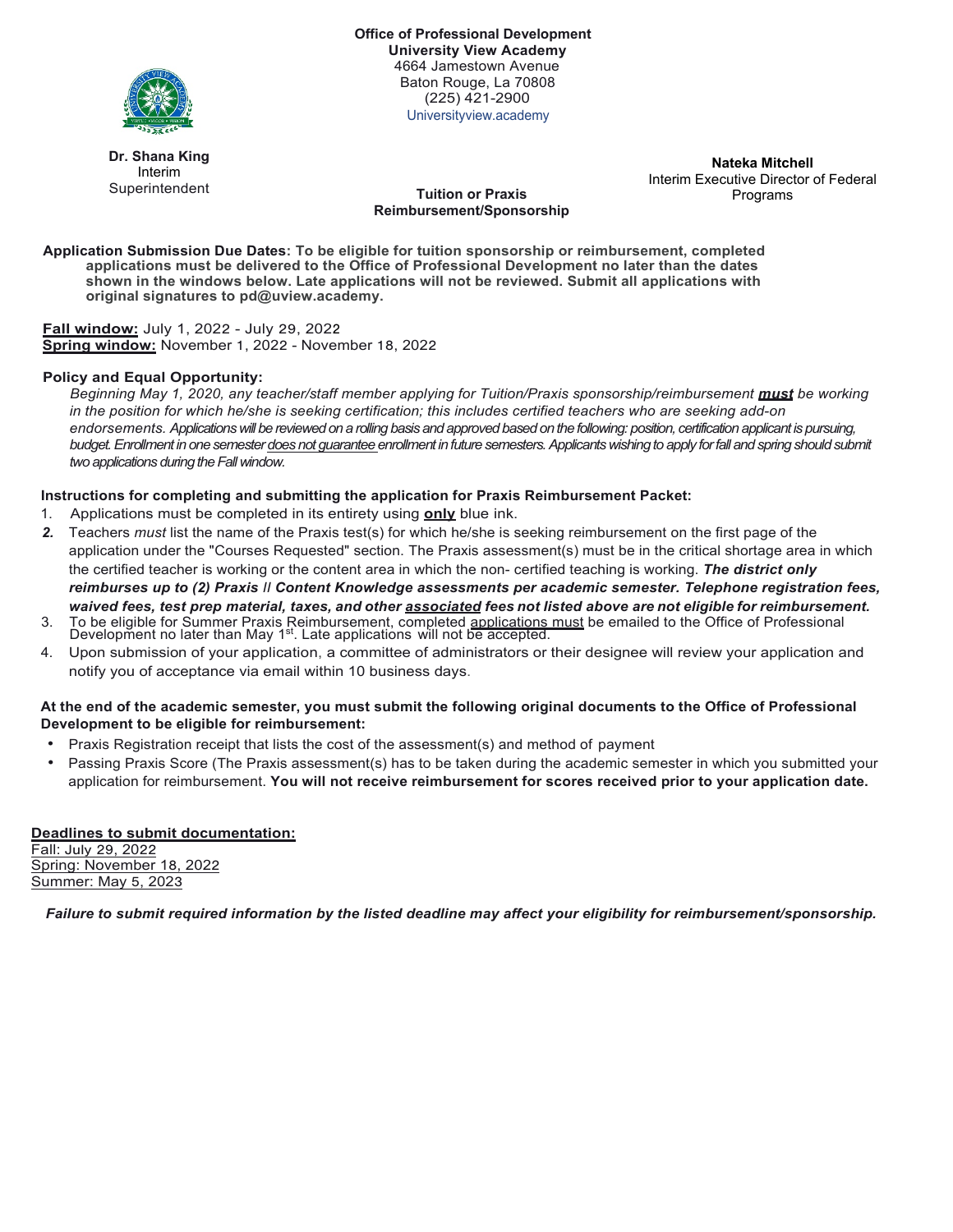

#### **Dr. Shana King** Interim Superintendent

**Title IITeacherTuition/PraxisReimbursement/ SponsorshipApplication<br>Term Year: FALL SPRING SUMMER**  $FLL$  **SPRING \_\_\_\_** SUMMER

## **Section I: Complete application in blue ink.**

| Name of Accredited College/ University: |                       |                          | ST ID $#$ :                                    |  |
|-----------------------------------------|-----------------------|--------------------------|------------------------------------------------|--|
| Last                                    | First                 | Middle/Maiden            | <b>Employee Number</b>                         |  |
|                                         | Home Telephone Number |                          |                                                |  |
| City                                    | <b>State</b>          | Zip Code                 | School Telephone Number                        |  |
| Teacher Certificate Type and Number     |                       | Area(s) of Certification | School Assignment                              |  |
| Position                                |                       | Area for Certification   | Subject(s)/Grade(s) you are currently teaching |  |

## **Section II: Check one of the following and complete the course requested section, if necessary.**

A. Courses to acquire certification in core academic subjects in which he/she is teaching

B. Courses to acquire certification in areas of critical need (Math, Science, Dual Enrollment, and Special Education not including Gifted and Talented)

C. Courses for non-certified teachers related to content area to acquire certification in the area in which he/she is teaching

D. Praxis in elementary or secondary core academic subject in which he/she is teaching or in an area of critical need \_\_\_ E. Other: (*Please Explain)* 

*Coursework up to six credit hours per semester that meets the appropriate participant categories listed above will be eligible for reimbursement. These funds may not be used specifically for coursework needed (a) to increase overall grade point average for acceptance into a teacher education program; (b) certification in library science or guidance counseling; and/or (c) for advanced degrees. Additionally, funds are not available for anyone receiving assistance through another local. state, or federal funding source or grant. Grades due: At the end of each term/semester*

| Course(s) Requested: Please list the course#, and course title in blue ink. |                     |                            |                          |                          |  |  |  |
|-----------------------------------------------------------------------------|---------------------|----------------------------|--------------------------|--------------------------|--|--|--|
| Course #                                                                    | <b>Course Title</b> | <b>Course Credit Hours</b> | <b>Approved / Denied</b> | <b>UVA Administrator</b> |  |  |  |
|                                                                             |                     |                            |                          |                          |  |  |  |
|                                                                             |                     |                            |                          |                          |  |  |  |

**2.\_\_\_\_\_\_\_\_\_\_\_\_\_** 

**\_\_\_\_\_\_\_\_\_\_\_\_\_\_\_\_\_\_\_\_\_\_\_ Section Ill: Please read the statement below before signing.**

I understand that if I receive an additionalgrant, drop, withdraw, or failto complete a credit course successfully with a "C" or better for which Title II tuition assistance has been granted, no tuition willberemitted by Title II andthat I will be responsible for payment. I give permission for all concerned in the implementation of the Title II Teacher Tuition Reimbursement Program to release information as required.

**\_\_\_\_\_\_\_**

Teacher's Signature **Communist Clare Communist Clare Clare Clare Clare Clare Clare Clare Clare Clare Clare Clare** 

**\_\_\_\_\_\_\_\_\_**

**\_\_\_\_\_\_\_\_**

\_\_\_\_\_\_\_\_\_\_\_\_\_\_\_\_\_\_\_\_\_\_\_\_\_\_\_\_\_\_: Nateka Mitchell/Interim Executive Director